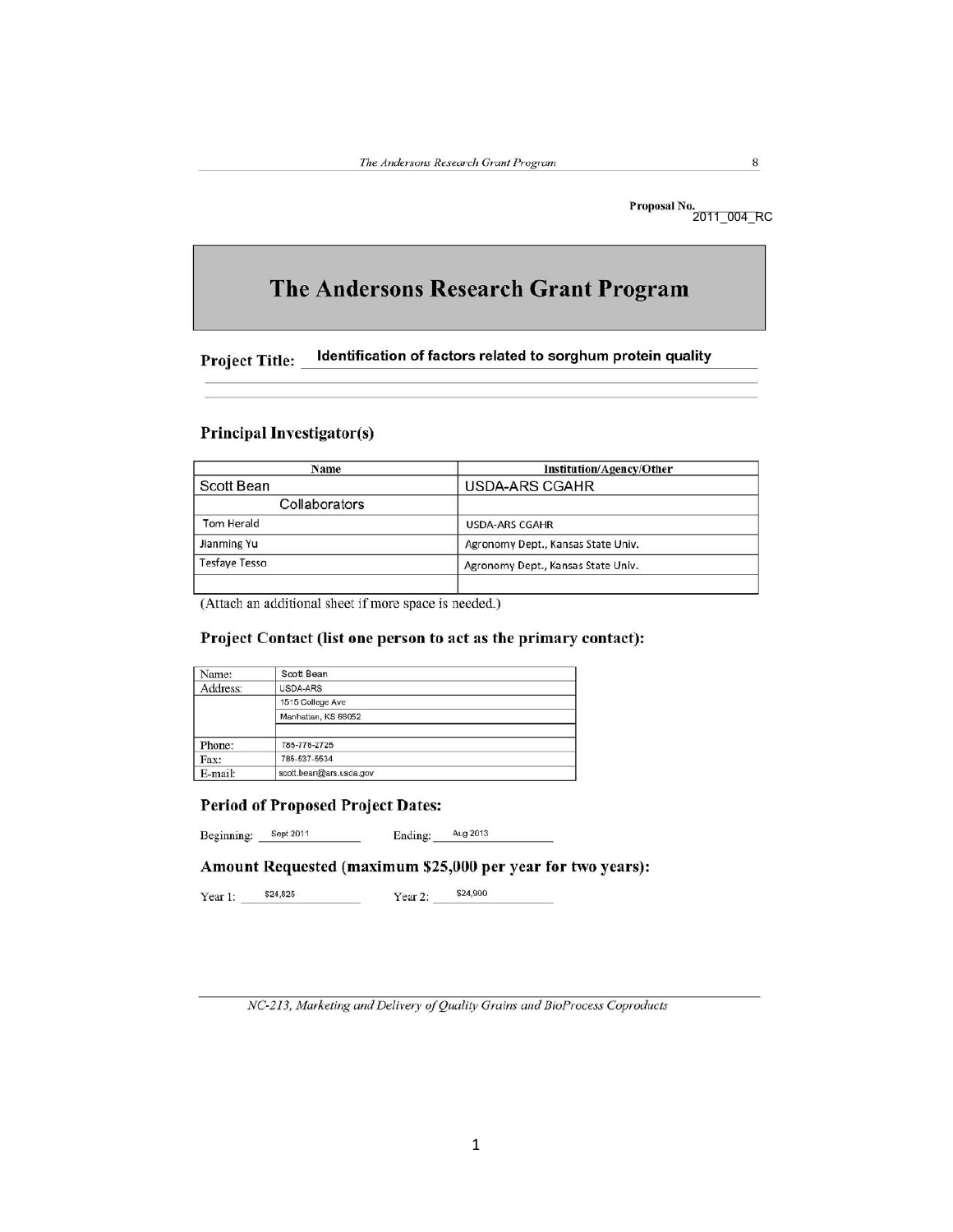## **Problem Identification and Related Research**

 Sorghum is one of the most drought resistant cereal grain crops and requires few inputs during growth. With increasing world populations and decreasing water supplies, sorghum represents an important crop for future human use. Sor<del>gMun<sup>po</sup>is C</del>he third leading cereal grain in the U.S., behind wheat and maize. In recent years, however, sorghum production has declined in the U.S., with the total number of acres of sorghum harvested decreasing from  $~12$  million in the 1989 to  $~5$  million in 2009. Sorghum is an important crop in dry regions of the southern Great Plains, which contains many rural areas that are both culturally and economically dependent on agriculture. Continued use of sorghum for traditional uses such as animal feed and developing new uses that add value and enhance economic opportunities for the U.S. sorghum crop could play a critical role in the economic vitality of these regions.

Potential new uses of sorghum include bio-fuels, human foods, and new animal feed markets. The use of sorghum for ethanol production has steadily increased from 1-3% a few years ago to an estimated 30-35% in 2009. Production of wheat-free foods from sorghum for the celiac market may create substantial new markets for the sorghum industry. The wheat-free food market was estimated at \$1.7 billion in 2007 and has experienced dramatic increases in value and the number of products available. There are ~3 million people in the U.S. with celiac disease and as much as 8% of the U.S. population may be eating wheat-free diets. Sorghum is a safe food for celiac patients and as such there is great potential in this market for sorghum based foods.

A limitation to the current utilization of sorghum and to the development of new uses of sorghum is protein quality, specifically with regards to protein digestibility. Two major findings have emerged from the research on sorghum proteins with regards to digestibility. First, the reduced digestibility of sorghum proteins is related to cross-linked protein complexes in both the raw grain and in cooked flour, with disulfide bonds the major type of crosslink (Duodu et al. 2003). Cooking appears to increase the amount of cross-linked proteins in sorghum to a greater degree than similar cereals such as maize (Hamaker and Bugusu 2003, Choi et al. 2008, Ezeogu et al 2008). When cooked, sorghum proteins form a web-like structure that encapsulates starch; this does not occur, in the closely related cereals maize and rice (Hamaker and Bugusu 2003). Protein cross-linking also differs between the vitreous and floury endosperm (Mazhar and Chandrashekar 1993, Ioerger et al. 2007). Second, reduced digestibility of sorghum is related to the protein body structure in the grain. In normal sorghum, the major class of the grain proteins (called kafirins) are found in spherical protein bodies. The outer edges of these protein bodies are composed of mainly  $\beta$ - and  $\gamma$ -kafirins which are high in cysteine and thought to be highly cross-linked into a digestion resistant shell (Shull et al. 1992). The interior of the protein bodies contain mainly  $\alpha$ -kafirins, which are easily digestible, but protected by the outer highly cross-linked shell (Duodo et al. 2003).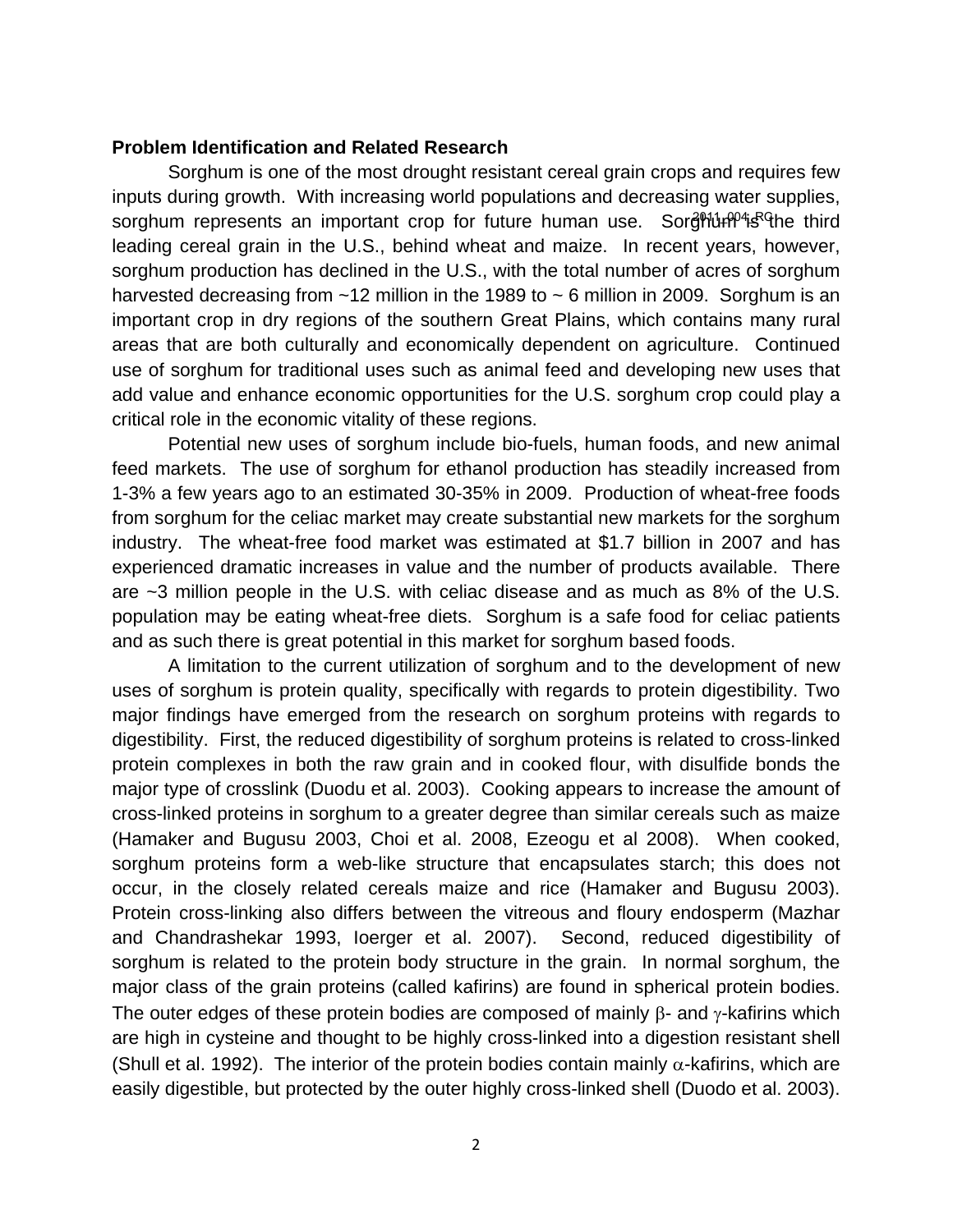Sorghum lines have been identified in mutant populations where the protein bodies are misshaped (Weaver et al 1998, Oria et al. 2000; Tesso et al. 2006). The exact reason for this is not known, but the γ-kafirins appear to be non-uniformly distributed around the outer edges of the protein bodies which may mean the protein cross-linking in the mutants is not as extensive as in wild type sorghums. 2011\_004\_RC

 Protein cross-linking and protein body morphology have clearly been related to digestibility in sorghum, especially in mutant sorghum lines. However, several other factors have been hypothesized to play a role in digestibility of sorghum proteins including grain structure, phytate levels, phenolic compounds, protein body size, etc. (Duodu et al. 2003). Little research has been done on large, diverse sample sets to conclusively determine exactly what factors are related to sorghum protein digestibility. While the use of high digestible mutants appears promising to improve sorghum protein quality, these lines often have undesirable grain quality traits though progress has been made to address this issue (Tesso et al. 2006). Genetic engineering has also been used to improve the quality of sorghum proteins (da Silva et al. 2011). Future use of both mutant lines and genetically modified sorghum lines offers the potential to improve sorghum protein quality. Naturally occurring germplasm that has improved protein digestibility can be used now in traditional breeding programs however. Thus, identification of sorghum germplasm with improved protein digestibility in wild type sorghum populations is a viable method that can be used to increase the end-use quality of sorghum. Likewise, determining the factors that are directly related to protein digestibility in wild type sorghum populations will enable the screening of diverse sample sets to aid in identifying lines that can be used to increase the overall protein quality of sorghum.

## **Objectives**

The objectives of this project fit NC 213 objective 1 "to characterize quality attributes..." The ultimate goal of this project is to provide the means to increase the protein quality of sorghum, a key factor determining the end-use quality of sorghum. This goal will be achieved by accomplishing the following specific objectives: 1) screening of a genetically diverse sorghum population (n~300) to identify germplasm with intrinsically high protein digestibility levels, and 2) determine the factors that govern digestibility in wild type sorghum lines.

## **Procedures**

## *Objective 1*

To provide the necessary variability in grain properties needed for this research, a genetically diverse population of sorghum samples (Casa et al. 2008) (hereafter referred to as the "sorghum diversity panel") will be used as the initial sample population. The sorghum diversity panel was created to "span the genetic diversity of sorghum" and contains ~300 samples. Samples of the diversity panel grown in two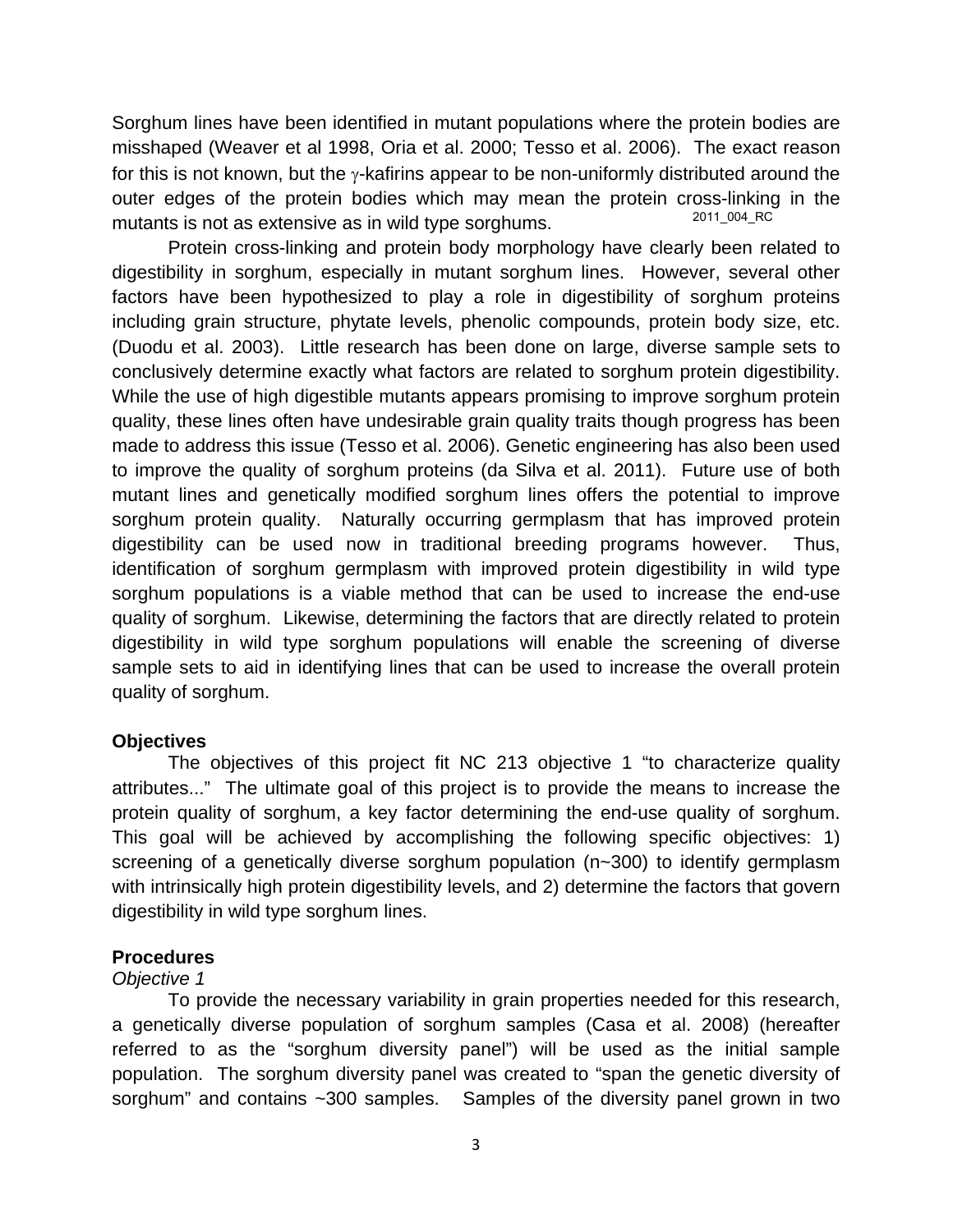locations will be used. The diversity panel will be screened for digestibility using the method of Mertz et al. (1984). Based on preliminary screening of 50 samples of the diversity panel, we have found samples that range from ~30% to 70% digestibility indicating that suitable variability in digestibility exists within this sample set. Tannin containing samples will not be evaluated as tannins reduce digestibiffty-Vla-Bfinding to kafirin proteins and inactivating digestive enzymes (the diversity panel has been screened for the presence of tannins; approximately 25% of the samples were found to contain tannins). Thus the presence of tannin containing samples would confound the results of this project.

## *Objective 2*

Based on the initial screening of the diversity panel, 30-40 unique samples that span the range of digestibility values will be selected for additional research to determine what factors govern protein digestibility in "normal" sorghum lines.

Protein composition of the selected samples will be analyzed using multiple techniques. Overall protein composition will be measured using an "Osborne" type fractionation based on the method of Taylor et al. (1984) which will determine the amount of albumin/globulin, kafirin, and glutelin proteins. Briefly, albumin and globulins will be extracted from ground sorghum together as one class using 1.0 M NaCl. After a brief water wash to remove residual salt, "kafirin 1" or "soluble" kafirins will be extracted using 60% t-butanol. Kafirin 1 is composed of mainly monomeric kafirin proteins and small amounts of kafirins disulfide bonded into polymeric protein complexes (Ioerger et al. 2007). "Kafirin 2" will then be extracted with 60% t-butanol with sonication to extract the remaining kafirin proteins. Kafirin 2 is composed mainly of large polymeric complexes of kafirins, thought to be cross-linked together via disulfide bonds (Ioerger et al. 2007). The ratio of kafirin 1 to kafirin 2 provides information on the degree of crosslinking present in the kafirin proteins and information about the molecular weight distribution of the protein complexes. Similar extraction schemes are used to gain information about the molecular weight distribution of wheat protein complexes (Southan and MacRitchie 1999). The remaining residue will then be extracted with a Tris-borate pH 10 buffer containing 1% SDS and 2% β-mercaptoethanol to remove glutelin proteins. All samples from the above "Osborne" fractionation scheme will be separated by size exclusion chromatography (SEC) to determine the amount of protein present in each class. Kafirin 1 and 2 extracts will be further characterized by SEC coupled with multi-angle light scattering (MALS) to determine the  $M_w$  of the polymeric protein complexes present in these samples. This will allow us to correlate not only the amount of the polymeric proteins present, but also their size. As protein cross-linking is thought to play a key role in the morphology of sorghum protein bodies, this will make it possible to relate protein cross-linking to digestibility.

Composition of the kafirin 1 and kafirin 2 extracts will be measured using reversed-phase high performance liquid chromatography (RP-HPLC) (Bean et al. 2010)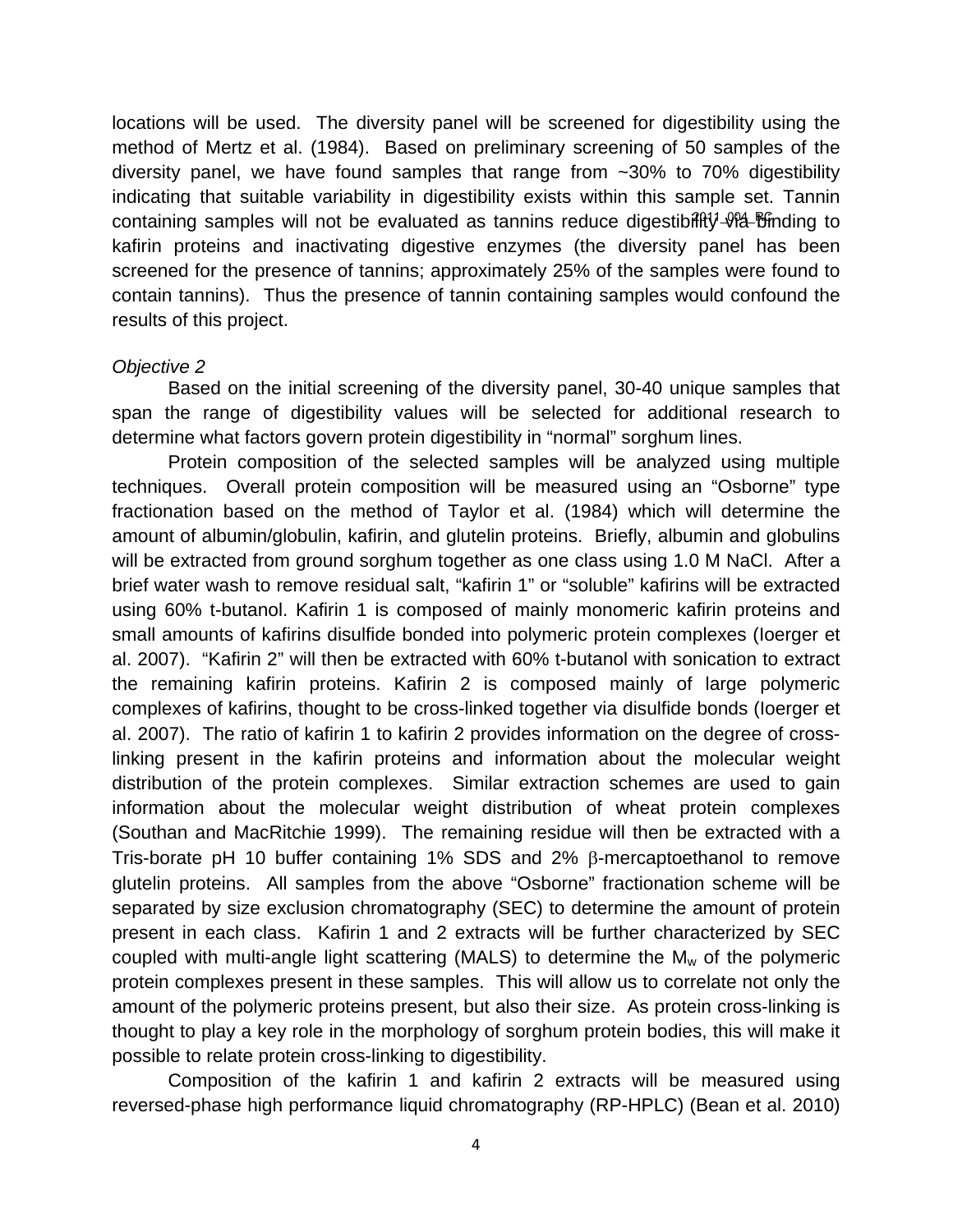and high performance capillary electrophoresis (HPCE) (Bean et al. 2000). Data from the RP-HPLC, HPCE, and SEC separations will be correlated (using simple correlation statistics) to protein digestibility to identify which proteins or protein complexes are key in determining digestibility.

At least two true replicates (not simply sub-samples) for each<sup>o1</sup>analySis will be conducted. Data will be analyzed using ANOVA and regression procedures to relate physical and biochemical properties to protein quality attributes.

In addition to the above protein analysis, several other factors that have been proposed to influence protein digestibility in sorghum will be evaluated. Physical grain traits will be measured using the single kernel characterization system (SKCS) with optimum settings for measuring grain hardness, weight, and diameter (Bean et al. 2006). The Folin-Ciocalteau assay will be employed to determine the total phenolic content of the selected samples to determine if the levels of phenolic compounds in sorghum influences protein digestibility. If significant correlations between phenolic content and digestibility are found, then the composition of the phenolic compounds will be determined using the HPLC method of Hahn et al. (1983). Phytate levels will be measured a commercially available colorimetric assay (Megazyme, Ireland).

Screening of the diversity panel and protein analysis as well overall project planning and data analysis will be the responsibility of Dr. Bean. Dr. Herald will be responsible for measuring phenolic content and composition. Dr's Tesso and Yu will provide the samples from the sorghum diversity panel as well as advice in selecting the subset of samples used for Objective 2 to insure that a wide genetic base is included in the subset.

## **Pitfalls and Limitations:**

 If attempts to correlate protein digestibility to kafirin composition and other grain properties are not successful, this would indicate that we are not searching for the right protein properties. If this occurs, we will repeat the experiments using isolated protein bodies of sorghum. It is possible that the cross-linking is related to either specific properties of the protein bodies themselves or by a protein in the protein matrix surrounding the protein bodies. Working with whole ground meal could then mask the effect of one of these components. Based on previous work by Taylor and Hamaker's groups we do not expect this, but if that turns out to be the case, working with isolated protein bodies may provide the necessary data. Another possibility is that cross-linking is not related to an inherent property of the proteins themselves, but rather to an endogenous small molecule such as glutathione. This has been researched as a factor in the cross-linking of wheat proteins for example. If working with kafirins or isolated protein bodies does prove our hypothesis to be false, we will use methods developed on wheat to begin investigating the possibility that other factors such as oxidants in the grain are responsible for the cross-linking.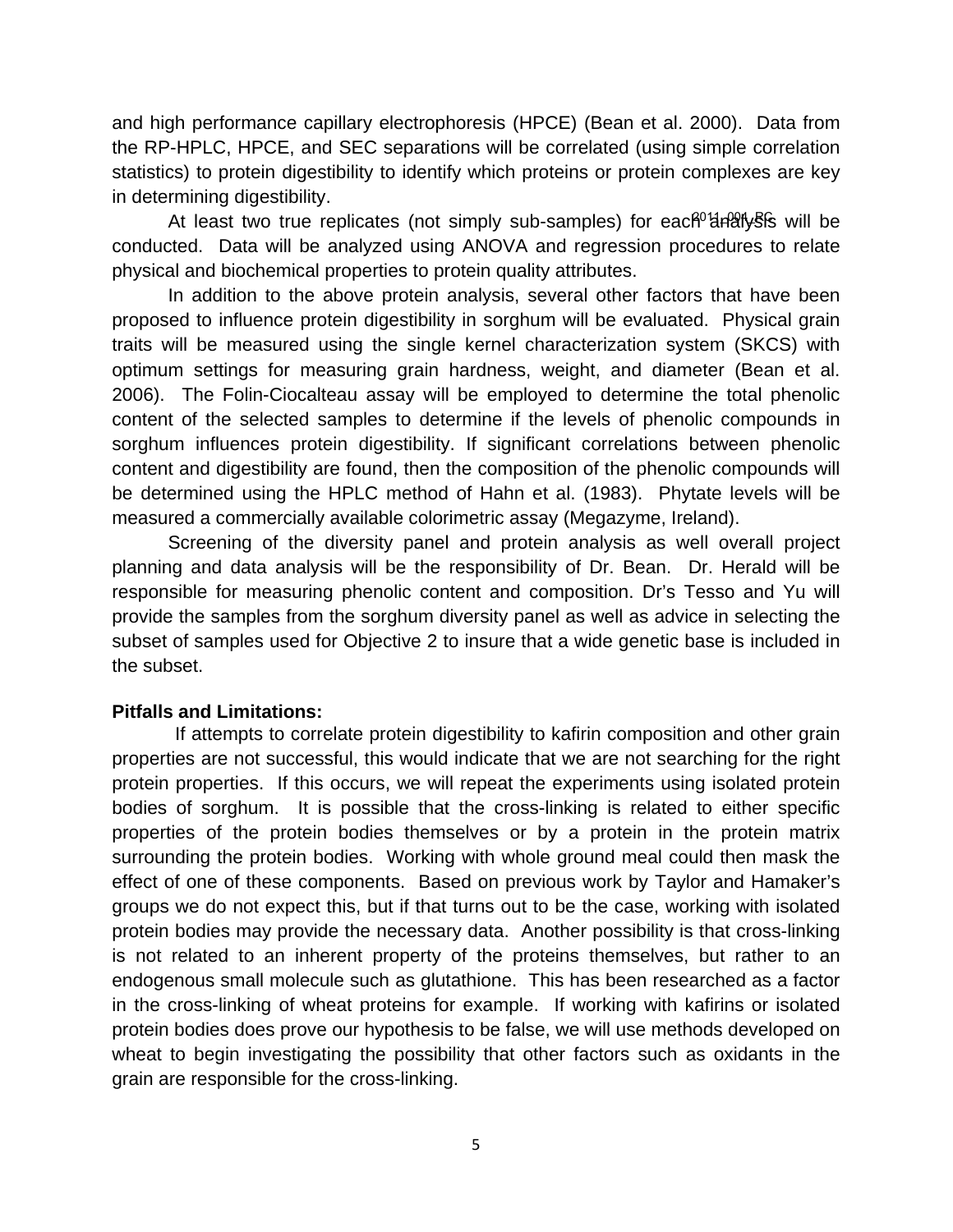### **Anticipated results, products, and impacts**

This project will result in 1) identification of germplasm with<sub>20</sub>jntrinsically high levels of protein digestibility which can be used to breed sorghum for improved end-use quality; 2) determination of the factors that govern protein digestibility in sorghum which can then be used to help select sorghum lines with desired protein quality. Products from this proposal would include the protein digestibility data for the diversity panel which could be used by the sorghum breeding community/industry as well as scientific publications describing the relationships between grain traits, protein properties, and digestibility. The overall impact of this project would be the knowledge to improve sorghum end-use quality at the genetic level by improving protein digestibility of sorghum. Such improvements would increase the quality of sorghum for animal feed, bio-fuel production, and human nutrition. Improvements in sorghum protein quality would impact the animal feed industry immediately as well as the bio-fuels industry (protein quality has been linked to ethanol fermentation efficiency). In the longer term, improving sorghum protein quality would have major impact on developing countries that rely on sorghum as a basic food staple and could greatly impact US food aid programs.

## **Leveraging Resources**

 Results of this research project will be used in grant applications (e.g. NC 213 Anderson Team Grant, NSF-BREAD) seeking to complete association trait mapping of grain quality attributes and protein quality measured in this study. Genetic mapping of sorghum protein quality will speed the development of additional high digestible sorghum lines. Successful mapping of protein related traits will also pave the way to map other traits in sorghum related to starch properties as well as phenolic compounds.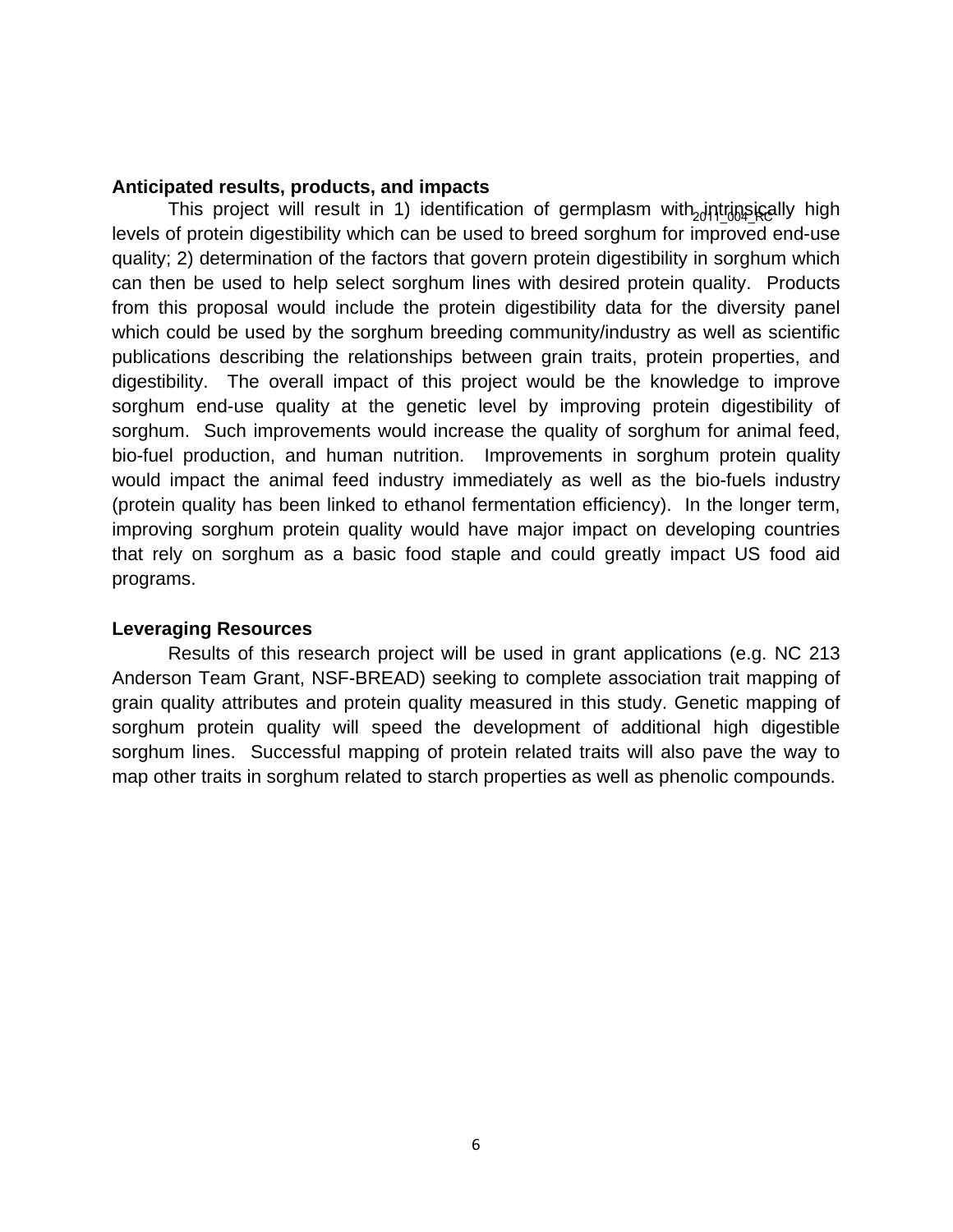# **Timetable**

|                                                    | Year 1 |  |                |  |                |          |  |                | Year <sub>2</sub> |    |    |    |  |  |    |      |     |    |    |    |   |    |    |    |
|----------------------------------------------------|--------|--|----------------|--|----------------|----------|--|----------------|-------------------|----|----|----|--|--|----|------|-----|----|----|----|---|----|----|----|
|                                                    |        |  | 3 <sup>l</sup> |  | 5 <sub>l</sub> | $6 \mid$ |  | 8 <sup>1</sup> | 9 <sub>l</sub>    | 10 | 11 | 12 |  |  | 31 |      | 51  | 61 |    | 81 | 9 | 10 | 11 | 12 |
| Objective 1                                        |        |  |                |  |                |          |  |                |                   |    |    |    |  |  |    | 2011 | 004 |    | RC |    |   |    |    |    |
| Hiring of personnel                                |        |  |                |  |                |          |  |                |                   |    |    |    |  |  |    |      |     |    |    |    |   |    |    |    |
| Preliminary sample preparation (n=900)             |        |  |                |  |                |          |  |                |                   |    |    |    |  |  |    |      |     |    |    |    |   |    |    |    |
| Screen diversity panel for digestibility (n=900)   |        |  |                |  |                |          |  |                |                   |    |    |    |  |  |    |      |     |    |    |    |   |    |    |    |
| Data analysis and sample selection for Objective 2 |        |  |                |  |                |          |  |                |                   |    |    |    |  |  |    |      |     |    |    |    |   |    |    |    |
| Progress report                                    |        |  |                |  |                |          |  |                |                   |    |    |    |  |  |    |      |     |    |    |    |   |    |    |    |
|                                                    |        |  |                |  |                |          |  |                |                   |    |    |    |  |  |    |      |     |    |    |    |   |    |    |    |
| <b>Objective 2</b>                                 |        |  |                |  |                |          |  |                |                   |    |    |    |  |  |    |      |     |    |    |    |   |    |    |    |
| Osborne fractionation and Kafirin Analysis         |        |  |                |  |                |          |  |                |                   |    |    |    |  |  |    |      |     |    |    |    |   |    |    |    |
| Determination of Phytate Levels                    |        |  |                |  |                |          |  |                |                   |    |    |    |  |  |    |      |     |    |    |    |   |    |    |    |
| Determination of Phenolic compounds                |        |  |                |  |                |          |  |                |                   |    |    |    |  |  |    |      |     |    |    |    |   |    |    |    |
| Characterization of grain traits                   |        |  |                |  |                |          |  |                |                   |    |    |    |  |  |    |      |     |    |    |    |   |    |    |    |
| Data analysis and manuscript preparation           |        |  |                |  |                |          |  |                |                   |    |    |    |  |  |    |      |     |    |    |    |   |    |    |    |
| Progress Report                                    |        |  |                |  |                |          |  |                |                   |    |    |    |  |  |    |      |     |    |    |    |   |    |    |    |
|                                                    |        |  |                |  |                |          |  |                |                   |    |    |    |  |  |    |      |     |    |    |    |   |    |    |    |

# **Literature Cited**

Bean, S. R., Lookhart, G. L., and Bietz, J. A. 2000. Acetonitrile as a buffer additive for the separation of maize (*Zea mays* L.) and sorghum (*Sorghum bicolor* L.) storage proteins by HPCE. J. Agric. Food Chem*.* 48, 318-327.

Bean, S. R., Chung, O. K., Tuinstra, J. F., and Erpelding, J. 2006. Evaluation of the Single Kernel Characterization System (SKCS) for Measurement of Sorghum Grain Attributes. Cereal Chem. 83:108-113.

Bean, S. R., Ioerger, B. P., and Blackwell, D. L. 2010. Separation of kafirins on surface porous reversed phase-high performance liquid chromatography columns. J. Agric. Food Chem. 59: 85-91.

Casa, A.M., Pressoir, G., and Brown, P. J., Mitchell, S. E., Rooney, W. L., Tuinstra, M. R., Franks, C. D, and Kresovitch, S. 2008. Community resources and strategies for association mapping in sorghum. Crop Sci. 48: 30-40.

Choi, S. J., Woo, H. D., Ko, S. H., and Moon, T. W. 2008. Confocal laser scanning microscopy to investigate the effect of cooking and sodium bisulfate on in vitro digestibility of waxy sorghum flour. Cereal Chem. 85:65-69.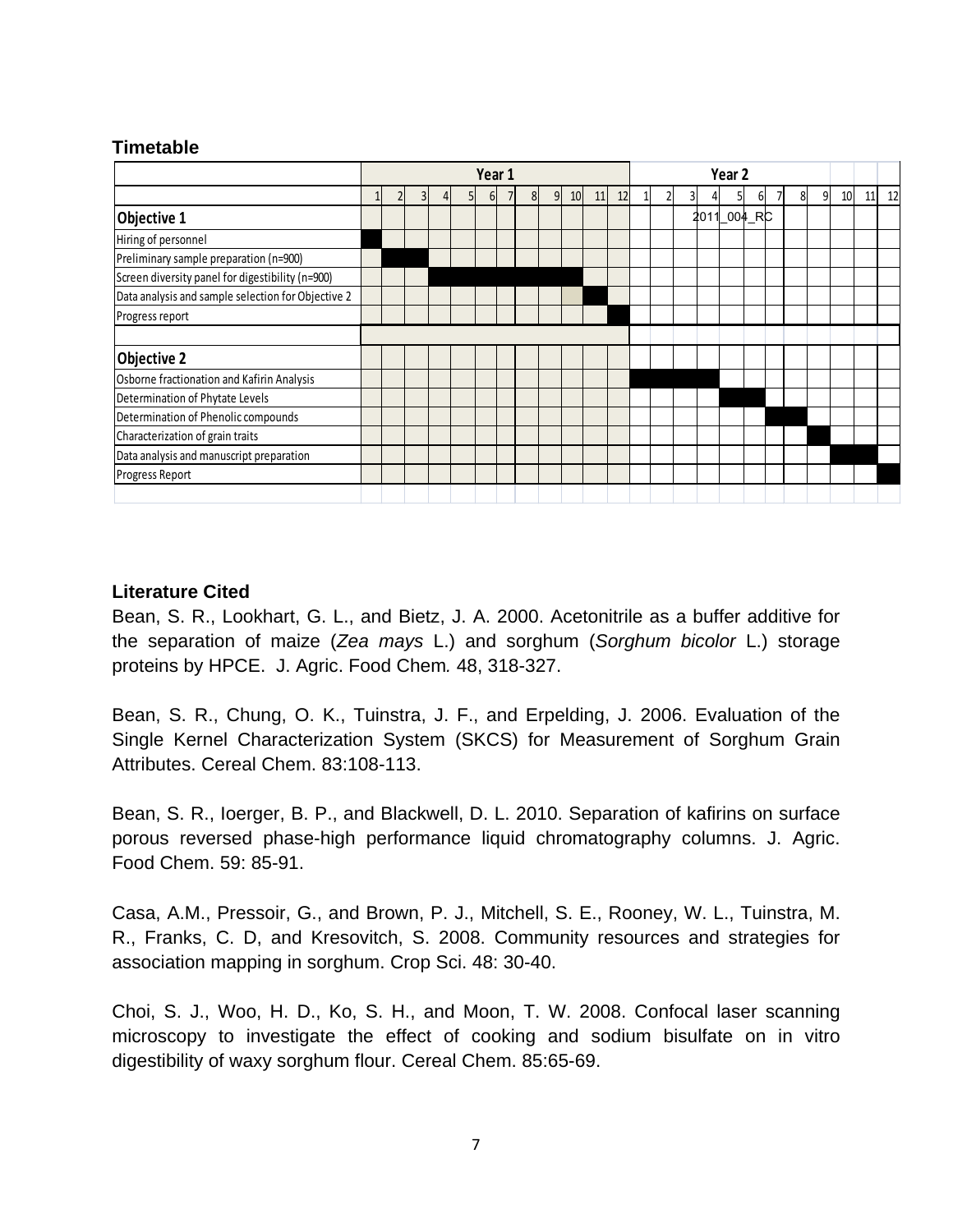da Silva, L. S., Jung, R., Zhao, Z., Glassman, K., Taylor, J., and Taylor, J. 2011. Effect of suppressing the synthesis of different kafirin sub-classes on grain endosperm texture, protein body structure and protein nutritional quality in improved sorghum lines. J. Cereal Sci. 54:160-167.

#### 2011\_004\_RC

Duodu, K.G., Taylor, J.R.N., Belton, P.S., and Hamaker, B.R. 2003. Factors affecting sorghum protein digestibility. J. Cereal Sci. 38:117-131.

Ezeogu, L. I., Duodu, K. G., Emmambux, N., and Taylor, J.R.N. 2008. Influence of cooking conditions on the protein matrix of sorghum and maize endosperm flours. Cereal Chem. 85:397-402.

Hahn, D.H., Rooney, L.W., and Faubion, J.M., 1983. Sorghum phenolic acids, their HPLC separation and their relation to fungal resistance. Cereal Chemistry 60: 255–259.

Hamaker, B.R., and Bugusu, B. A., 2003. Overview: Sorghum proteins and food quality. Proceedings of AFRIPRO: Workshop on the proteins of sorghum and millets: Enhancing nutritional and functional properties for Africa. http://www.afripro.org.uk/ Last accessed 8/31/2011.

Ioerger, B., Bean S. R., Tuinstra, M. R., Pedersen, J. F., Erpelding, J., Lee, K., Herrman, T. 2007. Characterization of polymeric proteins from vitreous and floury sorghum endosperm. J. Agric. Food Chem. 55:10232-10239.

Mazhar, H., and Chandrashekar, A. 1993. Differences in kafirin composition during endosperm development and germination in sorghum cultivars of varying hardness. Cereal Chem. 70:667-671.

Mertz, E., Hassen, M., Whitten, C., Kirleis, A., Tu, L., and Axtell, J. 1984. Pepsin digestibility of proteins in sorghum and other major cereals. Proc. Natl. Acad. Sci. 81:1- 2.

Shull, J.M, Watterson, J. J., and Kirleis, A.W. 1992. Purification and immunocytochemical localization of kafirins in *Sorghum bicolor* (L. Moench) endosperm. Protoplasma 171: 64-74.

Southan, M., and MacRitchie, F. 1999. Molecular weight distribution of wheat proteins. Cereal Chem. 76: 827-836.

Taylor, J., Schussler, L., and van der Walt, W. H. 1984. Fractionation of proteins from low-tannin sorghum grain. J. Agric. Food Chem. 32:149-154.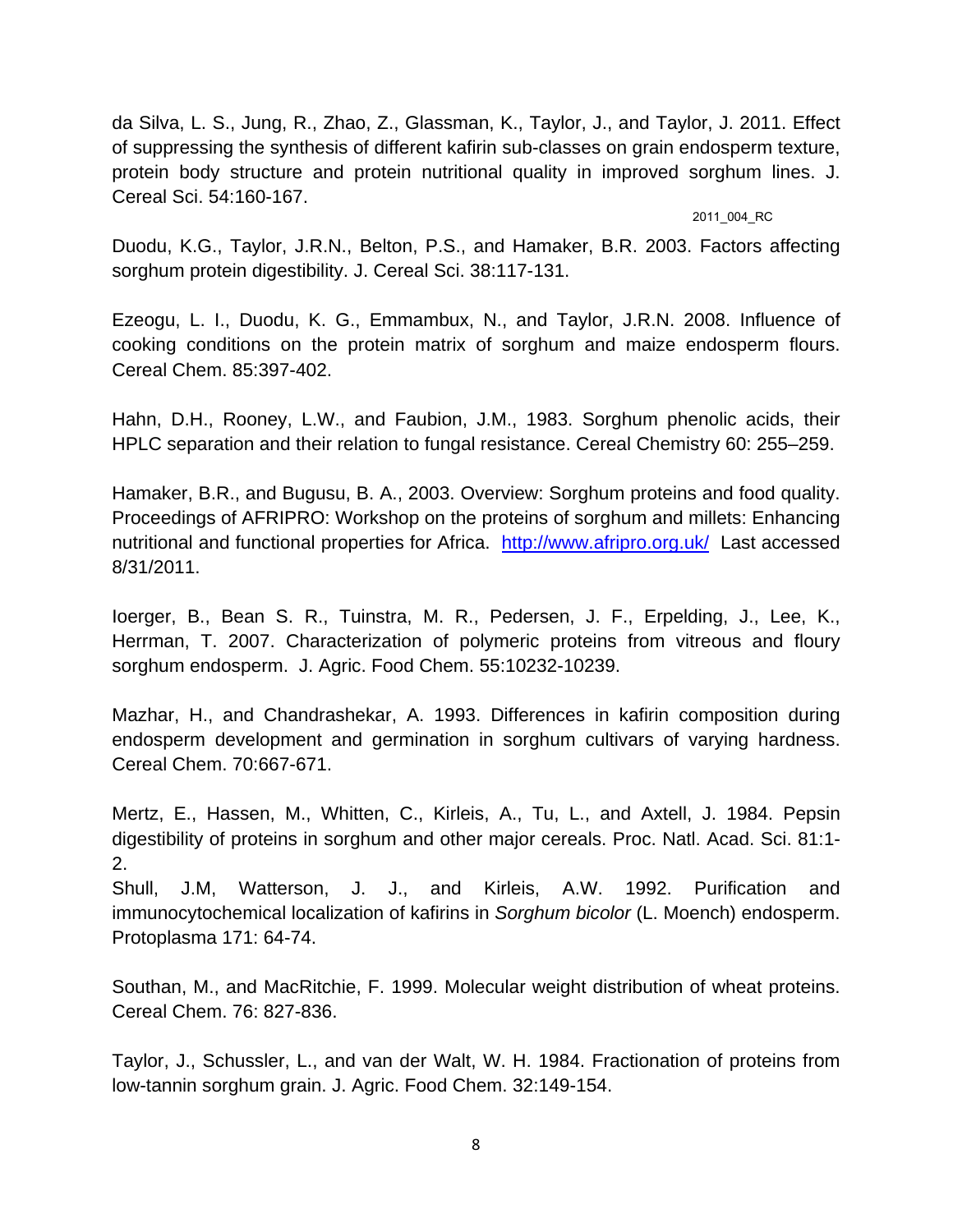Tesso, T., Ejeta, G., Chandrashekar, A., Huang, C-P., Tandjung, A., Lewamy, M., Axtell, J.D., and Hamaker, B.R. A novel modified endosperm texture in a mutant highprotein digestibility/high-lysine grain sorghum (Sorghum bicolor (L.) Moench). Cereal Chem. 2006: 83, 194-201. 2011\_004\_RC

Weaver, C. A., Hamakar, B. R., and Axtell, J.D. 1998. Discovery of grain sorghum germplasm with high uncooked and cooked in vitro protein digestibilities. Cereal Chem. 75: 665-670.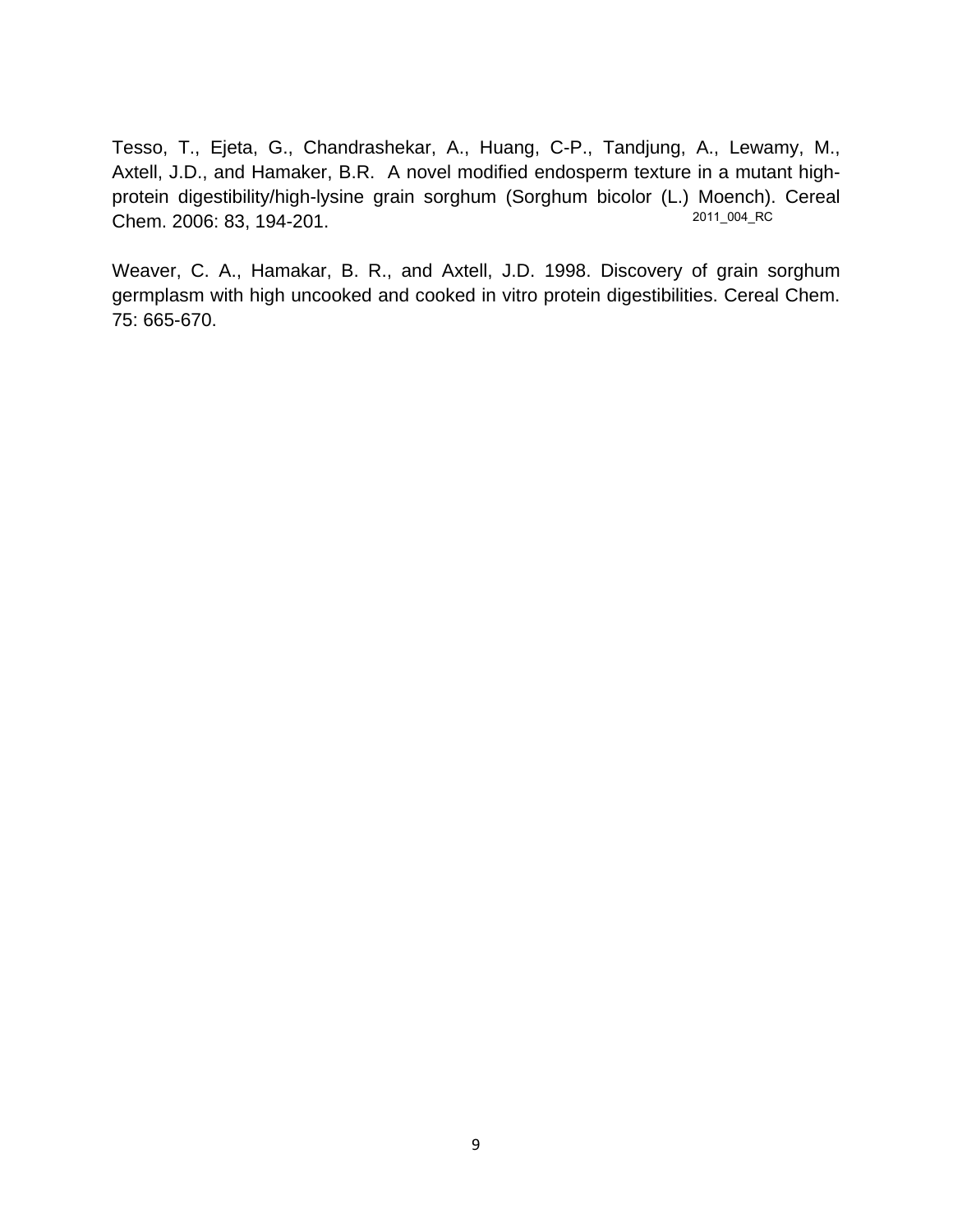# **CV** Scott Bean

# EDUCATION:

- Ph.D. in Grain Science, Kansas State University, December 20111<sub>1004\_RC</sub> Dissertation Title: *Improving high performance capillary electrophoresis methods for characterizing the proteins of wheat, barley, oats, rice, maize, and sorghum.*
- MS in Grain Science, Kansas State University, May 1996 Thesis Title: *Development of High Performance Capillary Electrophoresis for the Separation of Cereal Proteins.*
- BS in Biology, Kansas state University, May 1993

# WORK EXPERIENCE:

- October 2001-present
- Research Chemist, USDA-ARS, CGAHR, Manhattan, KS
- Graduate Research Associate, Dept. of Grain Sci. and Industry, Kansas State University, August 1994-October 2001

# HONORS AND AWARDS:

- Magel McMaster's Graduate Achievement Award, March 1998.
- USDA-ARS Early Career Scientist Award, 2008

# PROFESSIONAL EXPERIENCE:

- Adjunct Professor, Kansas State University Agronomy Department, 2002 present
- Associate Editor for *Cereal Chemistry*, 2003-2009
- Member of Journal of Cereal Science Editorial Board, 2009-present
- Member of the scientific advisory board for the Celiac Sprue Association, 2009 present

# GRANTS:

- NC 213 Anderson Team Grant "Factors governing Processing Suitability of Sorghum and Maize" \$150,000/2 years. [Co-PI]
- USDA NIR "Sorghum as a Viable Renewal Resource for Biofuels and Biobased Products" \$450, 000/3 years. [Co-PI]
- USDA-ARS HQ Post-doctoral research associate "Sorghum Endosperm Protein Cross-linking and digestibility" 2008. \$100,000/2 years. [PI]
- KSU-Center for Sorghum Improvement "Relationship between grain mold, physiochemical kernel properties, and grain quality in sorghum" 2009. \$30,000/1 year [Co-PI]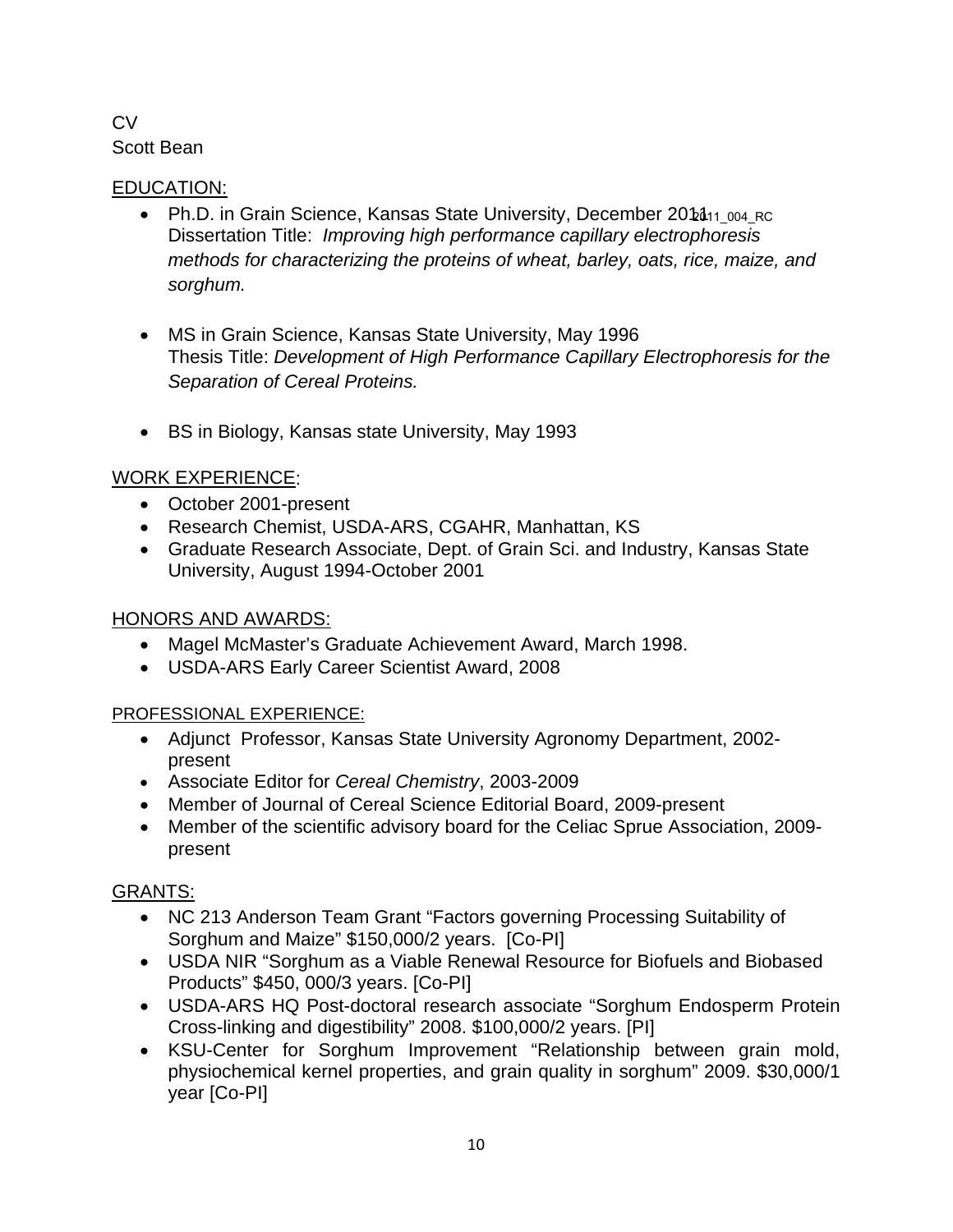- United Sorghum Checkoff Program "Developing Healthy Foods from Special Sorghums" 2009. \$159,000/1 year [Collaborator]
- Kansas Grain Sorghum Commission, "Effect of decortication on feed quality of sorghum DDGS" 2010. \$20,000/1 year [PI]
- United Sorghum Checkoff Program, "Effect of heating on quality of <sub>RG</sub>orghum DDGS." 2010. \$20,000/1 year. [PI]
- Kansas Grain Sorghum Commission, "Developing sorghum flours with increased resistant starch content for health benefits." 2011. \$38,000/1 year [collaborator]
- Kansas Grain Sorghum Commission, "Effect of starch content on the functional quality of sorghum." 2011. \$12,364/1 year [Co-PI]

## RELEVANT PUBLICATIONS:

- Bean, S. R., Lookhart, G. L., and Bietz, J. A. 2000. Acetonitrile as a buffer additive for the separation of maize (Zea mays L.) and sorghum (Sorghum bicolor L.) storage proteins by HPCE. J. Agric. and Food Chem. 48, 318-327.
- Bean, S. R. and Lookhart, G. L. 2000. Ultrafast capillary electrophoretic analysis of cereal storage proteins and its applications to protein characterization and cultivar differentiation. J. Ag and Fd. Chem. 48, 344-353.
- Bean, S. R. 2003. Evaluation of novel pre-cast gradient gels for the separation of sorghum proteins. Cereal Chem. 80:500-504.
- Park, S. H., and Bean, S. R. 2003. Investigation and optimization of the factors influencing sorghum protein extraction. J. Ag. Food Chem. 51: 7050-7054.
- Corredor, D. Y., Bean, S. R., Schober, T., and Wang, D. 2006. Effect of Decorticating Sorghum on Ethanol Production and Composition of DDGS. Cereal Chem. 83:17-21.
- Bean, S. R., Chung, O. K., Tuinstra, J. F., and Erpelding, J. 2006. Evaluation of the Single Kernel Characterization System (SKCS) for Measurement of Sorghum Grain Attributes. Cereal Chem. 83:108-113.
- Taylor, J., Schober, T., Bean, S. R. 2006. Non-traditional uses of sorghum and pearl millet. J. Cereal Sci. Journal of Cereal Science 44: 252-271.
- Ioerger, B., Bean S. R., Tuinstra, M. R., Pedersen, J. F., Erpelding, J., Lee, K., Herrman, T. 2007. Characterization of polymeric proteins from vitreous and floury sorghum endosperm. J. Agric. Food Chem. 55:10232-10239.
- Zhao, R. Bean, S. R., Ioerger, B. P., Wang, D., and Boyle, D. L. 2008. Impact of mashing on sorghum proteins and its relationship to ethanol fermentation. J. Agric. Food Chem. 56:946-953.
- Bean, S. R., Ioerger, B. P., and Blackwell, D. L. 2010. Separation of kafirins on surface porous reversed-phase high-performance liquid chromatography. J. Agric. Food Chem. 59:85- 91.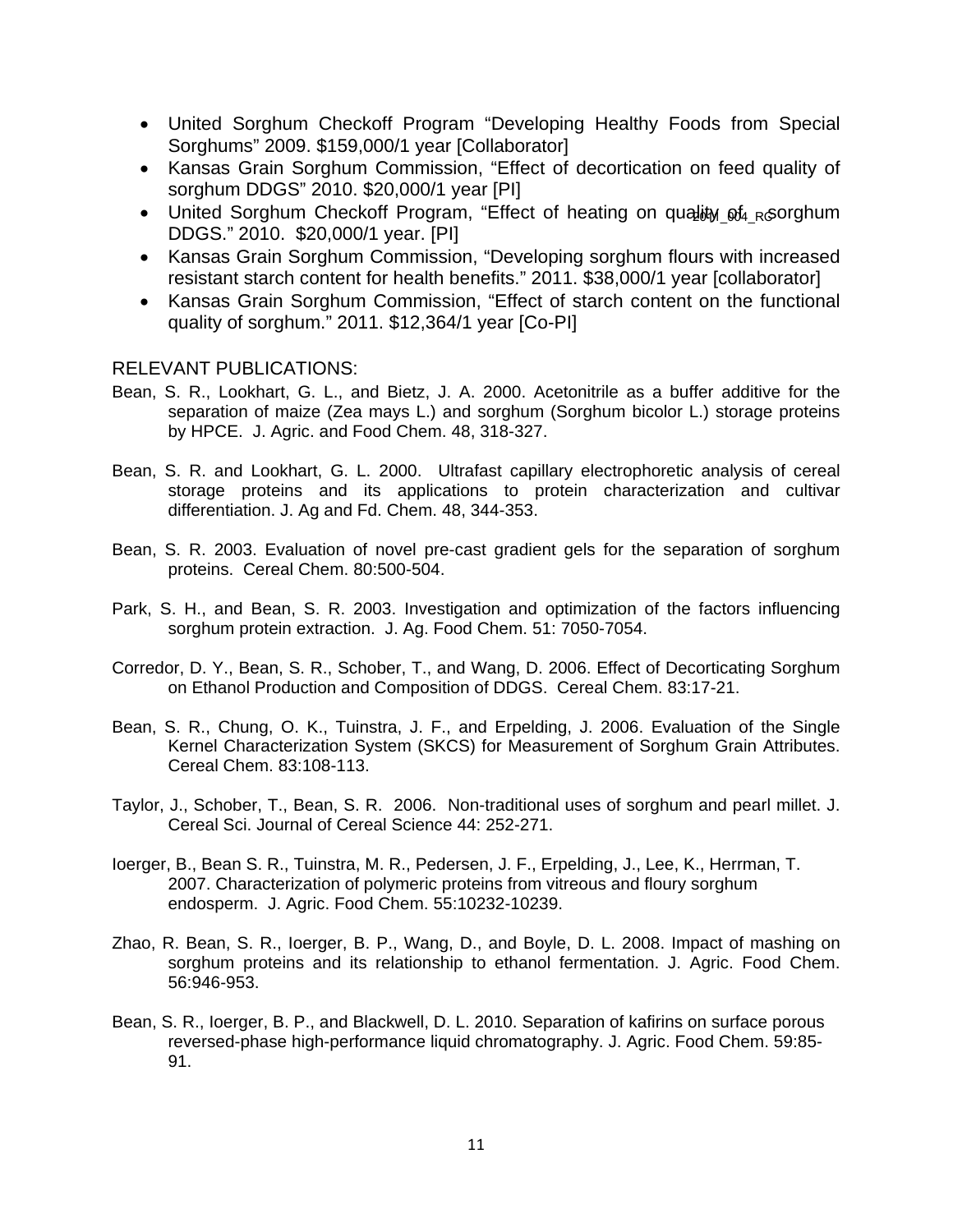The Andersons Research Grant Program

2011\_004<sup>10</sup>RC

## **CURRENT & PENDING SUPPORT**

Name:

**Instructions:** 

Who completes this template: All individuals contributing to this research.

- 
- How this template is completed:<br>
Record information for active and pending projects, <u>including this proposal</u>.<br>
All current efforts to which individuals contributing to the research have committed a portion of their is included in the budgets of the various projects.<br>Provide analogous information for all proposed work which is being considered by, or which will be submitted in the near future to, other possible sponsors, including
	- $\bullet$ other programs.<br>The programs of the proposed work which is being considered that the programs.
	-

| <b>NAME</b>                                                                                                                                                                            | <b>SUPPORTING</b><br><b>AGENCY/SPONSOR AND</b><br><b>AGENCY ACTIVE</b><br><b>AWARD/PENDING</b><br><b>PROPOSAL NUMBER</b>                                                                                                                                                                                 | <b>TOTAL S</b><br><b>AMOUNT</b>                                                   | <b>EFFECTIVE AND</b><br><b>EXPIRATION</b><br><b>DATES</b>                                                                                              | % OF TIME<br><b>COMMITTED</b>                                                                        | <b>TITLE OF PROJECT</b>                                                                                                                                                                                                                                                                                                                                                                                                                                                                                               |
|----------------------------------------------------------------------------------------------------------------------------------------------------------------------------------------|----------------------------------------------------------------------------------------------------------------------------------------------------------------------------------------------------------------------------------------------------------------------------------------------------------|-----------------------------------------------------------------------------------|--------------------------------------------------------------------------------------------------------------------------------------------------------|------------------------------------------------------------------------------------------------------|-----------------------------------------------------------------------------------------------------------------------------------------------------------------------------------------------------------------------------------------------------------------------------------------------------------------------------------------------------------------------------------------------------------------------------------------------------------------------------------------------------------------------|
| Jianming Yu<br><b>Tesfaye Tesso</b><br>Jianming Yu<br><b>Tesfaye Tesso</b><br>Jianming Yu<br><b>Tesfaye Tesso</b><br>Jianming Yu<br>Jianming Yu<br>Jianming Yu<br><b>Tesfaye Tesso</b> | <b>CURRENT:</b><br>Kansas Grain Sorghum<br>Commission<br>Kansas Grain Sorghum<br>Commission<br>Kansas Grain Sorghum<br>Commission<br>US DOE thru University of<br>Nehraska<br>25-6222-0377-002<br>NSF thru Cornell University<br>55838-8806<br><b>DOE/USDA Plant Feedstock</b><br>Genomics for Bioenergy | \$52,000<br>\$60,000<br>\$81,200<br>\$139,704<br>\$737,737<br>\$800,000           | $3/1/11 - 9/30/11$<br>$3/1/11 - 9/30/11$<br>$3/1/11 - 9/30/11$<br>$9/15/09 - 9/14/12$<br>$9/1/11 - 8/31/14$<br>$9/1/11 - 8/31/14$                      | 20% Tesso<br>5% Yu<br>15% Tesso<br>20% Yu<br>20% Tesso<br>5% Yu<br>20%<br>20%<br>15% Tesso<br>20% Yu | Screening Sorghum Germplasm for Abiotic<br><b>Stress Tolerance and Biofuel Production</b><br>Genetic Analysis of Drought<br>Tolerance in Grain Sorghum<br>Breeding Grain Sorghum for<br><b>Improved Dryland Production</b><br>Characterization of Nitrogen Use Efficiency in<br>Sweet Sorghum<br>Genomic Analyses of Shoot<br>Meristem Function in Maizes<br>Sorghum Biomass Genomics<br>and Phenomics                                                                                                                |
| Bean<br>Bean<br>Jianming Yu<br><b>Tesfaye Tesso</b><br>Jianming Yu<br><b>Tesfaye Tesso</b><br>Jianming Yu<br><b>Tesfaye Tesso</b><br>Bean<br>Bean                                      | <b>PENDING:</b><br>Kansas Grain Sorghum<br>Commission<br>Kansas Grain Sorghum<br>Commission<br>Kansas Grain Sorghum<br>Commission<br>Kansas Grain Sorghum<br>Commission<br>Kansas Grain Sorghum<br>Commission<br>United Sorghum Checkoff<br>Program<br>NC 213 Anderson Grant                             | \$30,000<br>\$38,000<br>\$52,000<br>\$100,000<br>\$81,200<br>\$30,000<br>\$49,725 | $9/1/11 - 9/30/12$<br>$9/1/11 - 9/30/12$<br>$9/1/11 - 9/30/12$<br>$9/1/11 - 9/30/12$<br>$9/1/11 - 9/30/12$<br>$9/1/11 - 9/30/12$<br>$9/1/11 - 8/31/13$ | 10%<br>10%<br>20% Tesso<br>5% Yu<br>15% Tesso<br>20% Yu<br>20% Tesso<br>5% Yu<br>10%<br>20%          | Assessment of Grain Quality Traits Related to Cold<br>Tolerance in Sorghum<br>Developing Sorghum Flours with Increased<br>Resistant Starch Content for Health Benefits<br>Screening Sorghum Germplasm for Abiotic Stress<br>Tolerance and Biofuel Production<br>Genetic Analysis of Drought Tolerance in Grain<br>Sorghum<br>Breeding Grain Sorghum for Improved Dryland<br>Production<br>Grain Quality Evaluation of white-tan sorghum<br>hybrids<br>Identification of factors related to sorghum protein<br>quality |

NC-213, Marketing and Delivery of Quality Grains and BioProcess Coproducts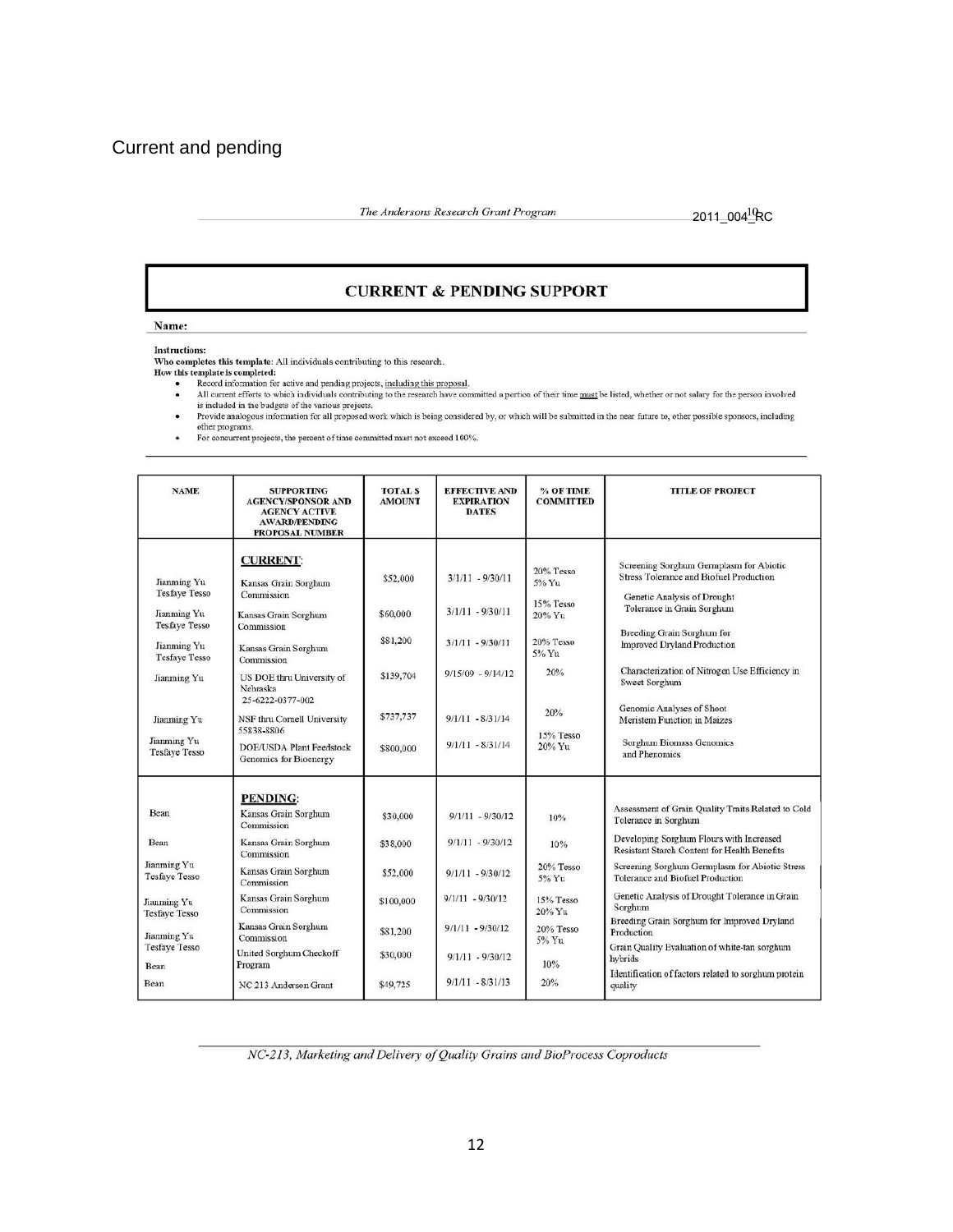| Category                                                        | Year 1                           | Year 2                           | Total    |
|-----------------------------------------------------------------|----------------------------------|----------------------------------|----------|
|                                                                 | Amt. requested from<br>Andersons | Amt. requested from<br>Andersons |          |
| Salaries and Wages*                                             |                                  |                                  |          |
| Post-Ph.D. research associate(s)                                |                                  |                                  |          |
| Graduate assistant                                              |                                  |                                  |          |
| Stipend                                                         |                                  |                                  |          |
| Tuition and fees                                                |                                  |                                  |          |
| Hourly wage                                                     |                                  |                                  |          |
| Other (specify in Budget<br>Narrative)                          | \$12,750                         | \$8811                           |          |
| <b>Total</b>                                                    | \$12,750                         | \$8811                           | \$21,561 |
|                                                                 |                                  |                                  |          |
| <b>Fringe Benefits</b>                                          |                                  |                                  |          |
| Post-Ph.D. research associate(s)                                |                                  |                                  |          |
| Graduate assistant                                              |                                  |                                  |          |
| Hourly wage                                                     |                                  |                                  |          |
| Other                                                           | \$1575                           | \$1089                           |          |
| Total                                                           | \$1575                           | \$1089                           | \$2,664  |
|                                                                 |                                  |                                  |          |
| <b>Materials and Supplies</b>                                   | \$10,000                         | \$14,000                         | \$24,000 |
|                                                                 |                                  |                                  |          |
| <b>Equipment</b> (List individual pieces of                     |                                  |                                  |          |
| equipment that are essential to the                             |                                  |                                  |          |
| project in the Budget Narrative.)                               |                                  |                                  |          |
|                                                                 |                                  |                                  |          |
| <b>Travel</b>                                                   | \$500                            | \$1000                           | \$1,500  |
|                                                                 |                                  |                                  |          |
| <b>Publication charges</b>                                      |                                  |                                  |          |
|                                                                 |                                  |                                  |          |
| Indirect costs**                                                |                                  |                                  |          |
|                                                                 |                                  |                                  |          |
| Total (Max. \$25,000/yr from<br><b>Andersons Research Grant</b> |                                  |                                  |          |
|                                                                 | \$24,825                         | \$24,900                         | \$49,725 |
| Program)                                                        |                                  |                                  |          |

### ANDERSONS RESEARCH FUND - RESEARCH PROPOSAL BUDGET

\*Andersons funds cannot be used for faculty salaries, departmental space, or facilities.

\*\* The Andersons Research Grant Program policy specifies that no indirect costs can be charged to this project.

NC-213, Marketing and Delivery of Quality Grains and BioProcess Coproducts